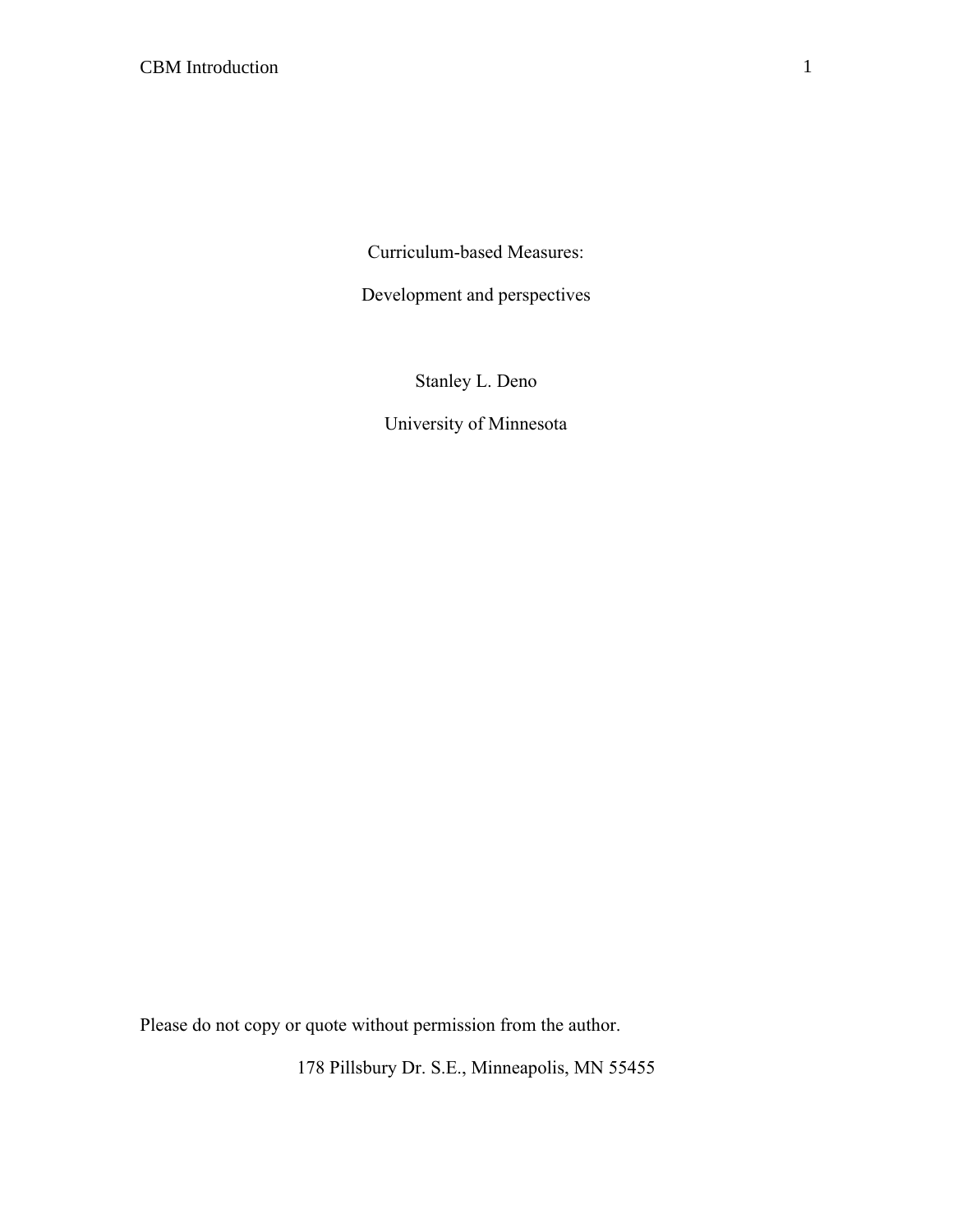#### Abstract

Curriculum-based Measurement (CBM) is an approach to measuring the academic growth of individual students. The essential purpose of CBM is to aide teachers in evaluating the effectiveness of the instruction they are providing to individual students. Early research focused on testing the utility and effectiveness of CBM for increasing the achievement of special education for students with learning disabilities. Extensions of CBM research now address a broad range of educational issues in both special and general education with different populations and in new curriculum domains. The present paper provides a brief history of CBM clarifying its relationship to curriculum-based assessment, a summary of the primary features of CBM, and a rationale for its design. Extensions of CBM to new research domains are identified, and a perspective is provided on the place of CBM in the broader context of educational assessment.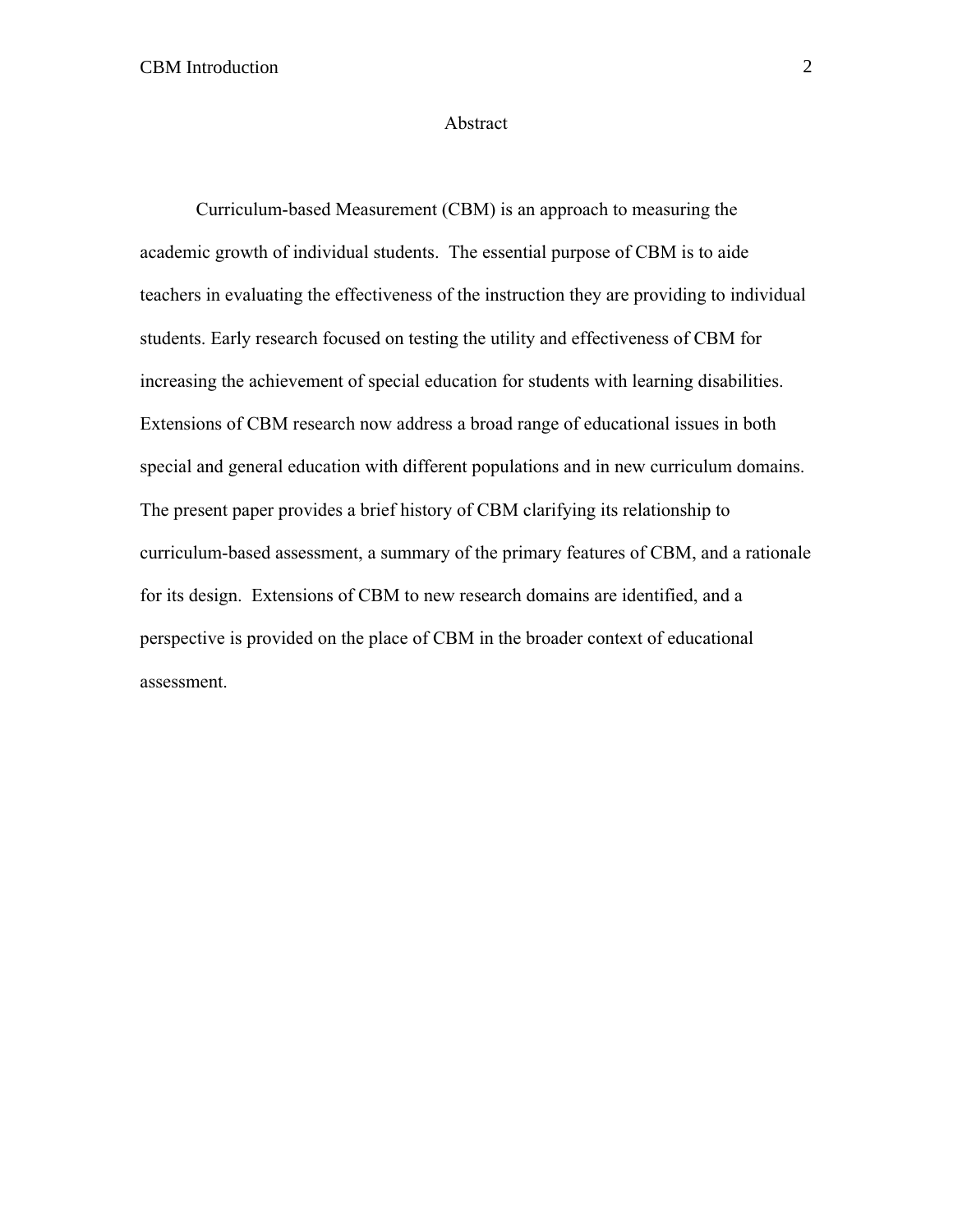Curriculum-based Measurement (CBM) (Deno, 1985) is an approach to measuring the academic growth of individual students. The essential purpose of CBM has always been to aide teachers in evaluating the effectiveness of the instruction they are providing to individual students. Having said that, however, it is important to emphasize that much excellent research and development on CBM has extended it to educational decisions well beyond those for which it was originally created. Early work on improving the effectiveness of special education for students with learning disabilities has been expanded to screening and identification of students at risk of academic failure, to developing school wide accountability systems, to addressing the problem of disproportionate representation, to evaluating growth in early childhood, to assessing attainments in content area learning, to measuring literacy in students who are deaf, to assessing students who are English language learners (ELL), and to predicting success on high stakes assessments. What follows in this paper is a brief history of the development of CBM and some reflections on current efforts to use CBM to address a variety of educational problems.

### **Development of CBM**

CBM originated in the Data-based Program Modification (DBPM) model described by Deno & Mirkin, (1977). That model outlined how a variety of progress monitoring data could be used to make educational programming decisions for students in special education. The DBPM model was designed for special education resource teachers to use in improving their interventions with students who were struggling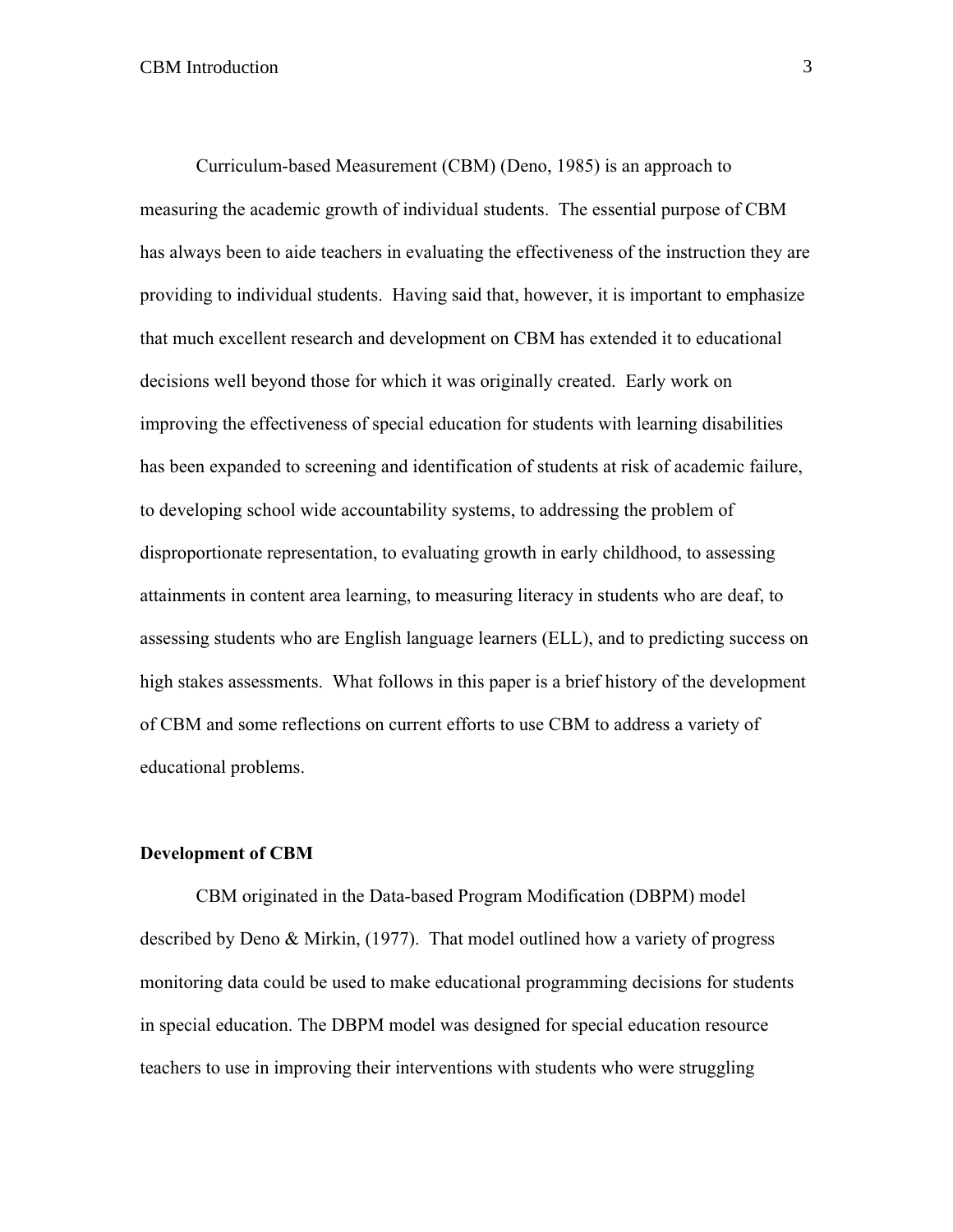academically. While the model showed how the data could be used to make the types of decisions made for students in special education, its validity as an approach for improving special education had not been empirically validated. To explore the validity of DBPM, an empirical research and development program was conducted for six years through the federally funded of the University of Minnesota Institute for Research on Learning Disabilities (IRLD). The ultimate question pursued through that research was whether a formative evaluation system could be developed that teachers could use to improve their effectiveness in teaching students with academic disabilities. Ultimately, a comparative study demonstrated that teacher's were more effective using such a model (Fuchs et al,1984).

In the course of conducting the CBM research program through the IRLD we empirically developed a set of generic progress monitoring procedures that met conventional reliability and validity criteria in the areas of reading, spelling, and written expression. Three key questions were addressed in developing the CBM procedures: First, "What are the outcome tasks on which performance should be measured?" ("What to measure"), 2) "How must the measurement activities be structured to produce technically adequate data?" ("How to measure"), and 3) Can the data used to improve educational programs?" ("How to use"). The questions were answered through systematic examination of three key issues relevant to each – the technical adequacy of the measures, the treatment validity or utility of the measures, and the logistical feasibility of the measures. The framework for developing the measures has been specified elsewhere and will not be included here (Deno  $\&$  Fuchs, 1987). The results of the research on progress monitoring led to the development of an assessment approach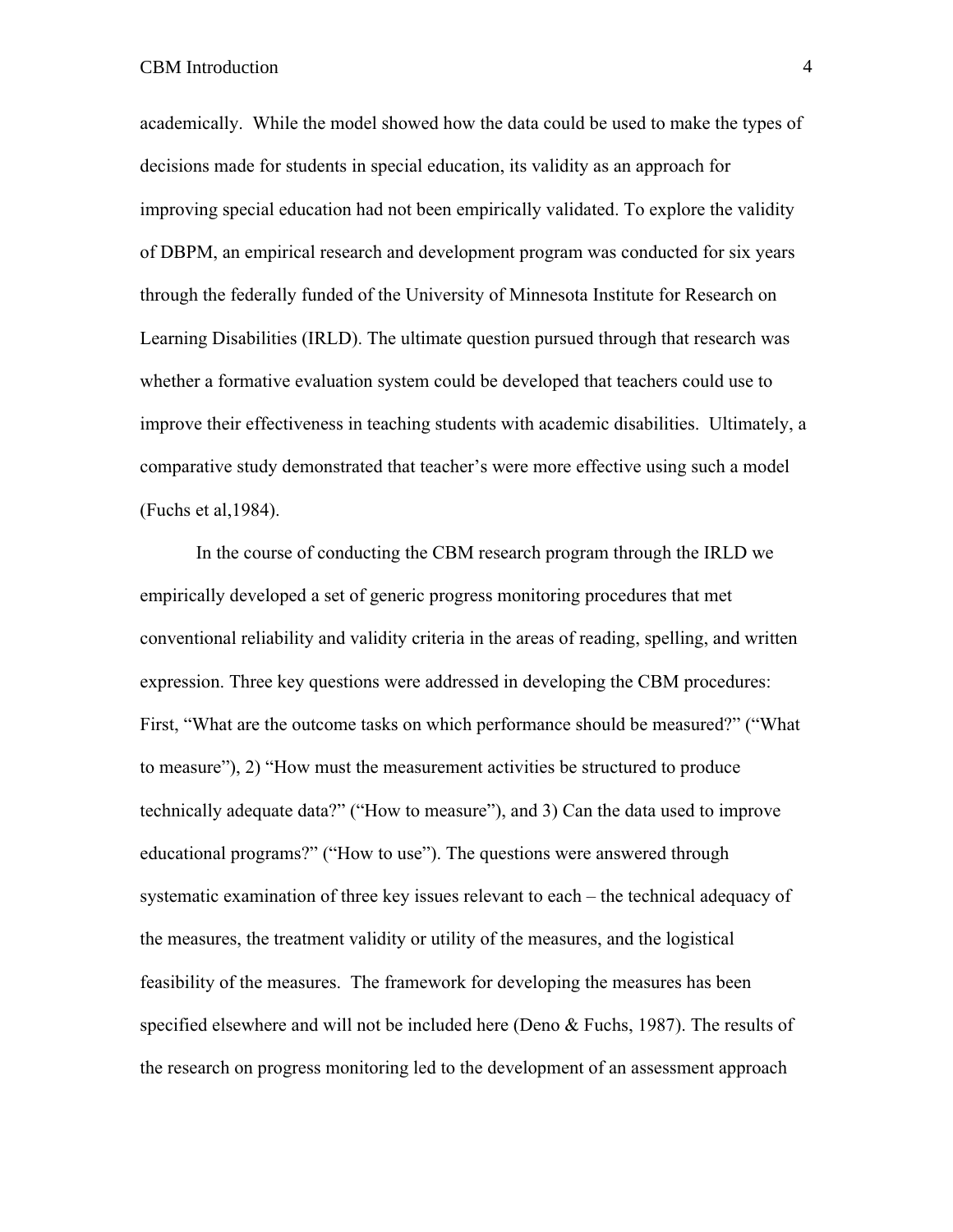typically referred to as CBM (Deno, 1985). Extensive field applications of research illustrating "what to measure" and "how to measure" and "how to use" the data have occurred are described in a variety of publications (cf.,Fuchs, et. al.,1988; Shinn, 1989; Shinn, 1998). In summary, however, that research resulted in basic skills measures that are now widely used to improve educational decisions in a variety of contexts.

### **CBM and CBA**

The term "Curriculum-Based Assessment" (CBA) became very poplar in the field of Special Education with the publication of a special issue of Exceptional Children on that topicin 1985 (Tucker, 1985). In that issue, Tucker described CBA to as a practice that had existed for a very long time - the practice of using what is to be learned as the basis for assessing what has been learned. While his description is appealing, it doesn't clearly distinguish CBA from traditional psychometric test construction where a table of specifications is used to define the content domains of a test and the tests are then designed to test for whether that intended content has been learned. Four salient differences between CBA and traditional psychometric testing can be identified, however: First, in CBA, the very curriculum materials that serve as the media forinstruction are used as the test stimuli, second direct observation and recording of student performance in response to selected curriculum materials is emphasized as a basis for collecting the information used to make assessment decisions; third, interobserver agreement is the primary technique used to establish the reliability of information collected through CBA; and fourth, social validity is typically the basis for justifying the use of information gathered thorugh CBA. Given these emphases, it is common for CBA proponents to argue that the information gathered from student performance in the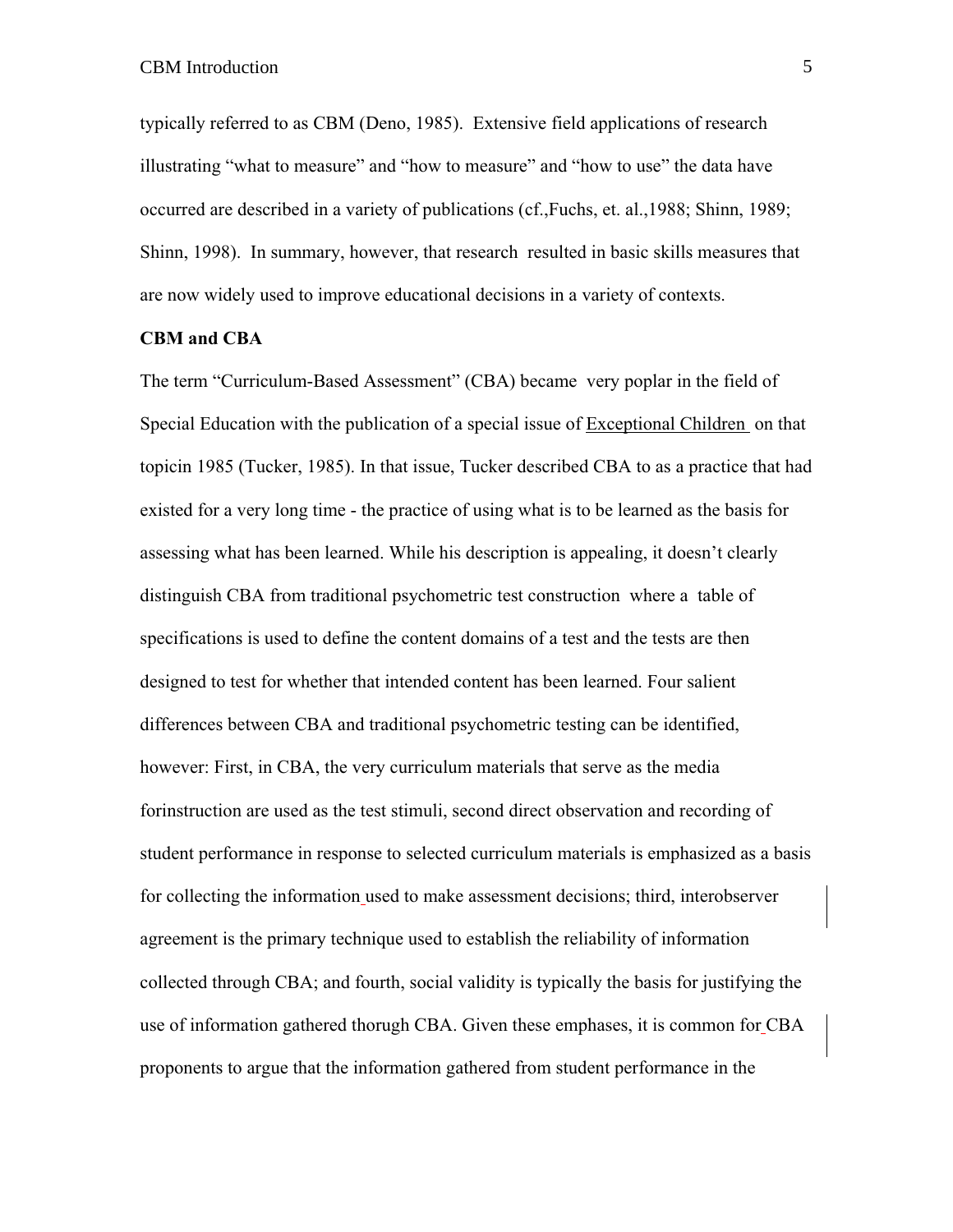curriculum more adequately reflect the real goals of instruction in the classroom than most standardized achievement tests, since the assessment information obtained through CBA relates more directly to what is being taught and, further, that the content and materials of daily instruction are a fairer and firmer basis for making judgments about student learning.

**CBM as distinct from CBA**. Since the focus in this paper is on CBM, distinguishing between CBM  $&$  CBA is necessary. The term "assessment" as used in CBA is a very broad term that refers to information gathered for purposes of decisionmaking. Thus, curriculum-based assessment is often used to refer to any information gathering practices that may occur when gathering information about student performance in the curriculum. These practices can include scoring a student's worksheets to determine the percentage of questions answered correctly on a worksheet; doing an error analysis of a student's oral reading from instructional text, or establishing "mastery" of a new skill based on performance on an end of unit test. In CBA, typically, different assessment information is collected for different decisions. A variety of different, but related, approaches to CBA are represented in the current literature (e.g., Howell, et al 1993; Bigge, 1988; Idol, Nevin, & Paolucci-Whitcomb, 1986; and Shinn, 1989).

**"Measurement" rather than "assessment".** From the perspective provided here, Curriculum-Based Measurement (CBM) is a separate and distinct subset of CBA procedures. CBM refers to a specific set of procedures for measuring student growth in basic skills that were developed at the University of Minnesota through the Institute for Research on Learning Disabilities (Deno, 1985). The procedures were developed as part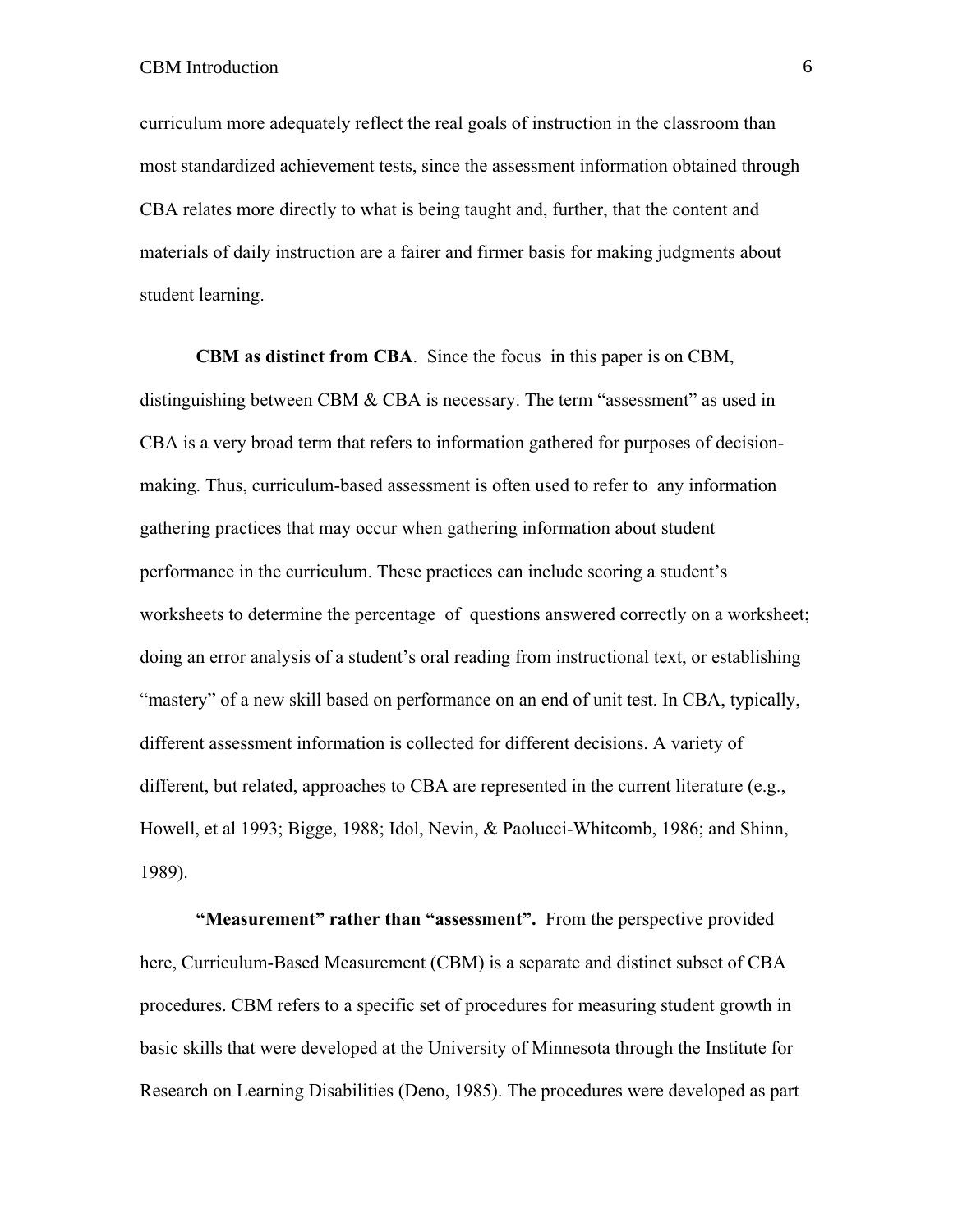of a larger program of research directed toward designing a practically feasible and effective formative evaluation system that special education teachers could use to build more effective instructional programs for their students. As part of that formative evaluation system it was necessary to create a simple, reliable, and valid set of measurement procedures that teachers could use to frequently and repeatedly measure the growth of their students in the basic skills of reading spelling and written expression. As with CBA, the measurement procedures of CBM become "curriculum-based" when the measurements are used within the context of the local school's curriculum.

# **CBM and "General Outcome Measurement"**

As continued development of CBM has occurred, evidence has been generated leading to the conclusion that the generic measurement procedures of CBM can provide technically adequate, instructionally relevant data using stimulus materials that have been drawn from sources other than a school's curriculum (Fuchs & Deno, 1994). For that reason, the terms "General Outcome Measurement GOM" (Fuchs & Deno, 1994) and Dynamic Indicators of Basic Skills (DIBS)" (Shinn, 1995,1998) have been coined to refer to the generic measurement procedures used with stimulus materials that are not drawn from the curriculum. This "uncoupling" of CBM with necessity for using the local school's curriculum has made it increasingly possible in research and practice to capitalize on using standardized stimulus materials without loss of the relevance of CBM for making every day instructional programming decisions. Further, it has enabled extensions of CBM to areas of skill development where schools do not always have a curriculum (e.g., secondary reading and written expression – Espin & Deno, 1993; Espin, et. al. 1999; early literacy – Kaminski & Good, 1996; and English Language Learning –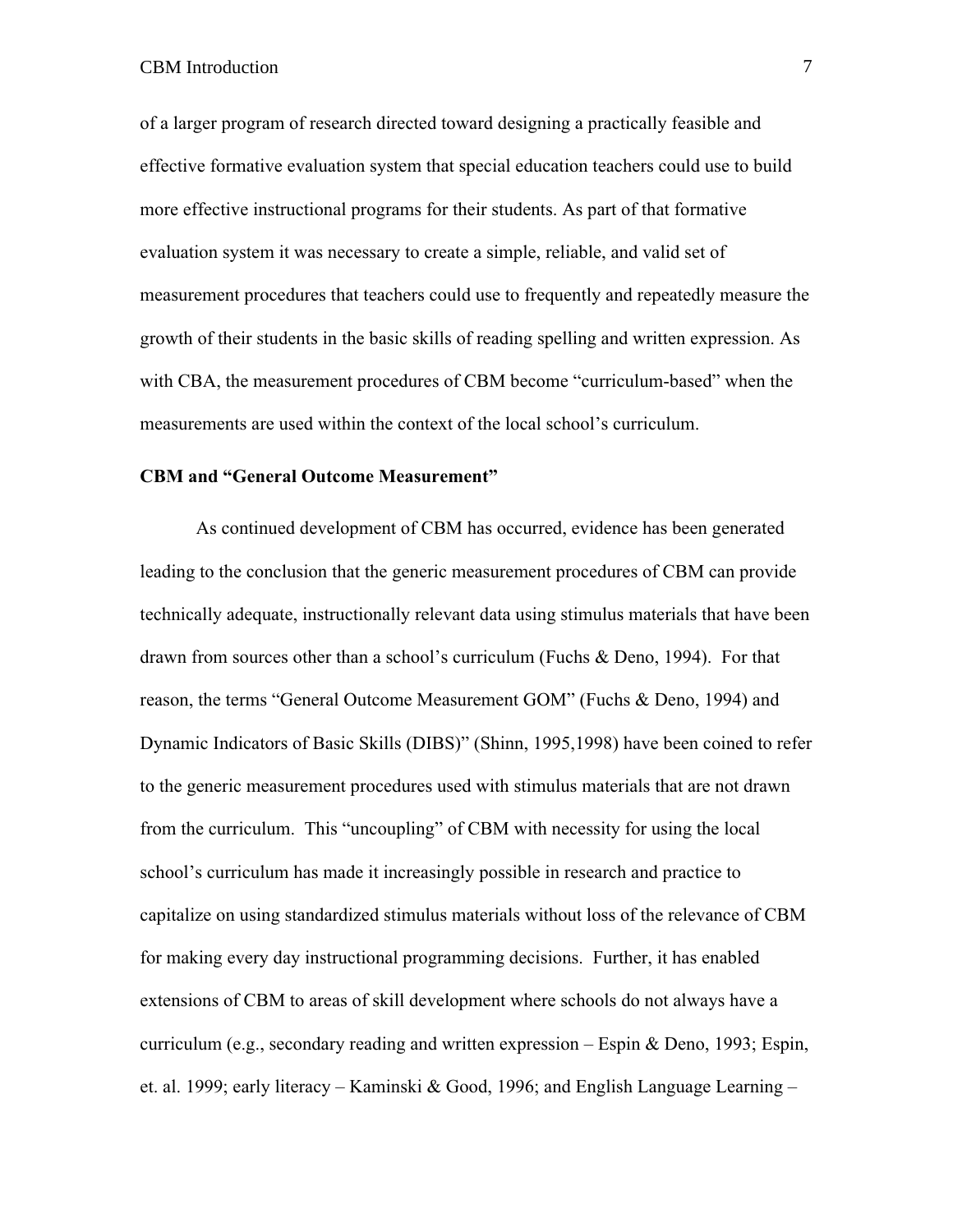Baker & Good, 1995). It has also facilitated development of computer-based applications (Fuchs, et. al, 1993), enabled aggregation of data across schools to make district level evaluation decisions (Marston  $\&$  Magnusson, 1998), use as a component of effective classroom intervention packages (Fuchs, et al, 1997), opened new avenues to assessing reading and writing in students who are deaf and hard of hearing (Chen, 2002; Devenow. 2002). Further examples of the development and extensions of the generic CBM procedures for measurement are illustrated through articles in this special issue (Busch et al; Lembke &

### **An Example o f CBM**

A distinctive characteristic of CBM when used to improve individual student programs is the individual student progress graph illustrating the responsiveness of a student to various program modifications made by the teacher. In Figure 1 is an illustration of the results of using CBM procedures with a student in reading over the course of a single school year. What we see in the figure is the results of repeated sampling of student performance in reading different passages from the same book throughout the year. On the graph we see plotted the number of words read aloud correctly in one minute from those passages. In addition, we see how that performance changes in relation to changes made in that student's program.. The graph is important because it provides the user of CBM with the framework used to evaluate the effects of efforts to improve the student's rate of growth. It is this continuous evaluation framework that was tested by Fuchs, Deno and Mirkin (1984) and found effective in accelerating that growth.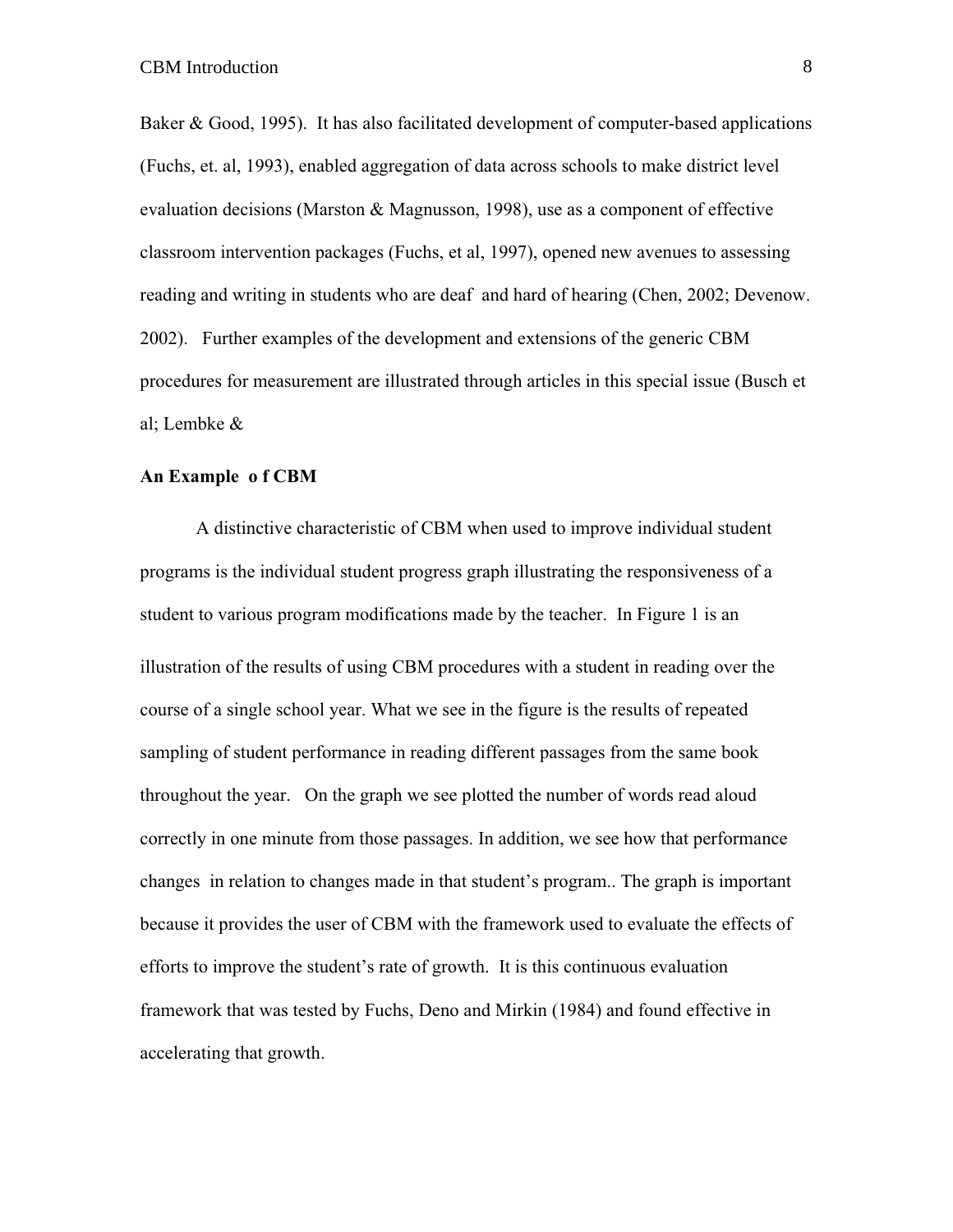Insert Figure 1 here

------------------------------------------------

-------------------------------------------------

## **Characteristics of CBM**

**Repeated measurement on a single task.** The generic measurement procedures used in CBM and GOM are based on obtaining repeated samples of student performance on equivalent forms of the same tasks across time. Changes in performance on this task are then interpreted to reflect generalizable change in a student's proficiency at that task. The procedures are analogous to what occurs when we measure the change in a child's height and weight using a scale or ruler. The concept is simple, but it is uncharacteristic of education. From the outset CBM development has attempted to create a system where teachers are able to focus clearly on the target of their instruction. The assumption was that successful intervention required that teachers receive clear and unambiguous feedback regarding the general effects of their instructional efforts. If teachers are either uncertain about the overall effects of their efforts, or believe they have been successful simply because a student learns the specific content that has been taught, their efforts to improve growth will be unsuccessful. The uncertainty present in the former case can stem from the fact that teachers do not have "vital sign" indicators for learning, such as pulse rate and temperature, that they we can use to monitor the effects of their instruction in basic skill outcomes. In many respects teachers must operate like early pilots who had to resort to feel; that is, to "flying by the seat of their pants" because instruments to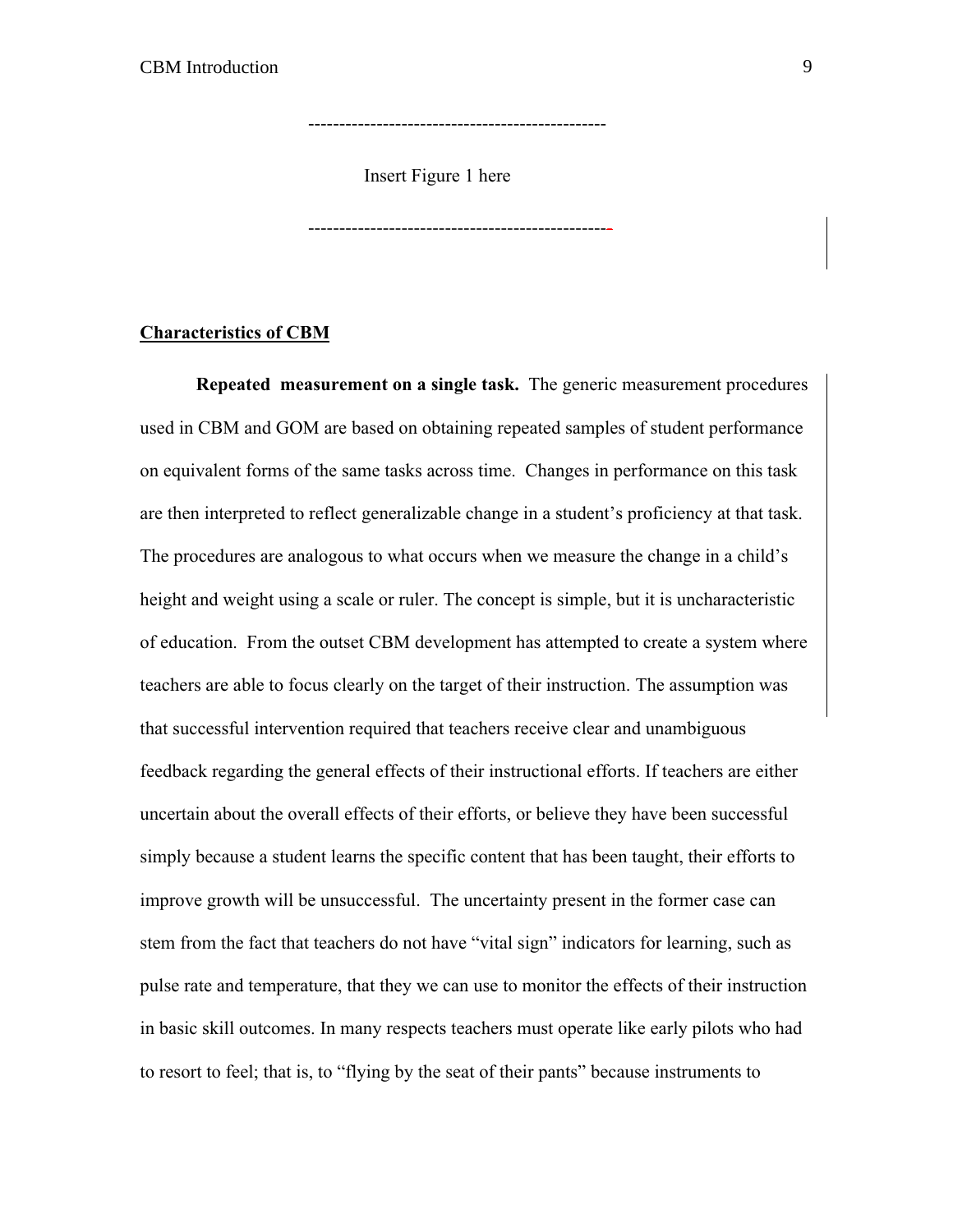# CBM Introduction 10

indicate aircraft altitude and attitude had not yet been developed. Unfortunately, without instrumentation it was possible for pilots to believe they were flying straight and level when they were headed directly toward the ground. It is also possible for teachers to believe that they have been successful because a student has learned what has been taught. The misfortune in this case is that it is possible to successfully teach something that might not contribute to developing the overall proficiency for which the curriculum is designed. The problem is similar to what occurs when taking a golf lesson and learning to do what the instructor has taught, but then finding, much to our disappointment, that we play no better on the golf course. What we teach in an area like reading, and what students learn from that instruction, does not always contribute to general improvements in reading. The measurement tasks of CBM have been empirically selected because they reflect whether the instruction we are providing does, in fact, result in improvement in general reading outcomes.

**Empirically selected tasks.** In developing CBM procedures, a two-part strategy is used to identify those tasks that teachers can reasonably use to evaluate their instruction. The first part of the strategy ---initial task selection ---is based on research using a criterion validity paradigm to select those tasks that would seem to be the best candidates for repeated performance measurement (Deno, 1985; Marston,1989; Fuchs, et al, 1988). The second part of the task selection strategy is to test the instructional utility of the measures through evaluating the student achievement effects of teachers using the CBM data to make instructional evaluation decisions (Fuchs, Deno, and Mirkin, 1984; Fuchs, 1989).

**Reliability**. A related consideration in empirical task selection relates to the fact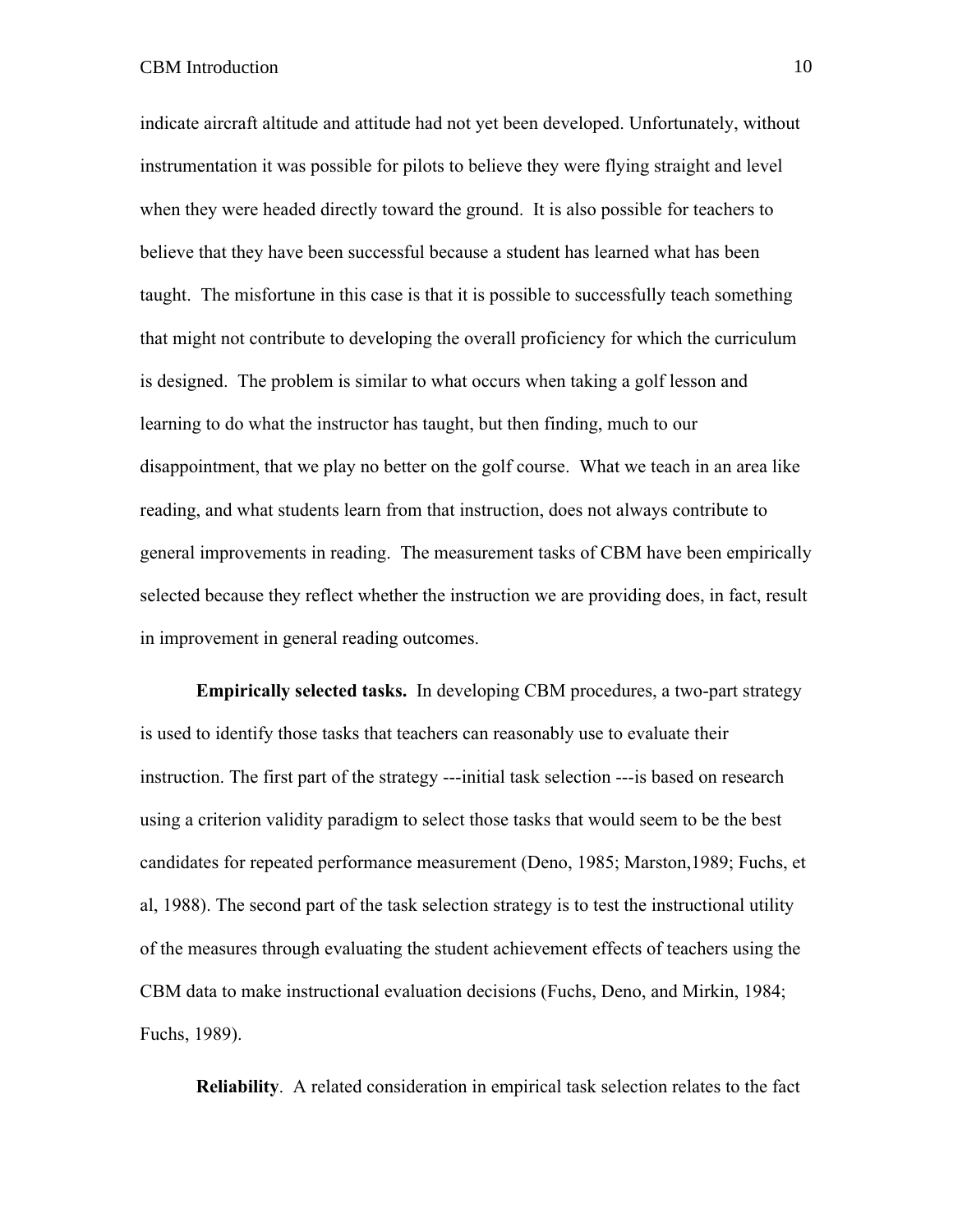that CBM data are used to make important instructional intervention decisions. For that reason, like criterion validity, the tasks selected for use in CBM have always been ones for which reliable measures could be constructed (Marston, 1989). It should be noted that establishing the reliability of CBM has always included not only interobserver agreement, but test/retest and alternate form reliabilities, as well. The latter reliability is particularly important since multiple forms are used in CBM.

**Economical and efficient.** A number of important additionally important characteristics used in developing CBM procedures relate to the need for them to be logistically feasible within the context of ongoing instruction.

**Time efficient-**Since frequent, repeated measurement are required for growth measurement and evaluation, CBM tasks must be of short duration.

**Multiple forms** –Each repeated measurement of CBM must be in response to a stimulus task that is unfamiliar to the student so that any increase in performance represents real growth in general proficiency rather than the effects of practice. Thus any task to be used must be for which it is simple to create many equivalent forms.

. **Inexpensive**-Since many forms must be made available for teachers to use frequently, the task has to be one that would not require expensive production of materials.

**Easy to teach** -Since it is likely that many teachers, paraprofessionals and students will administer the measures, the task must be one that could be easily taught.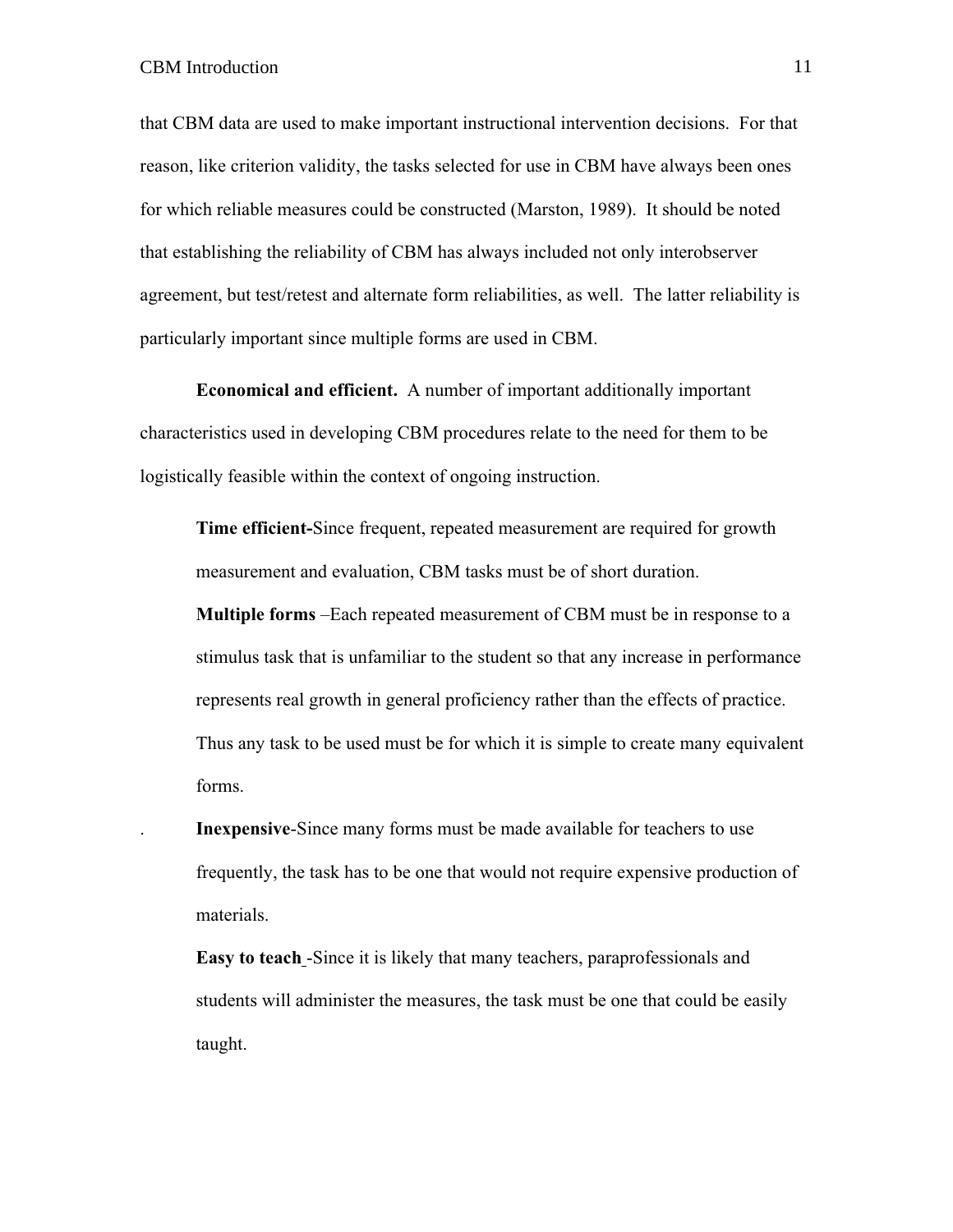**Issues in implementing CBM.** Establishing parameters such as these in task selection for CBM has always been important because it delimits the range and variety of tasks included in any search for valid indicators of basic proficiency. In addition, specifying the characteristics of a practically feasible task on which to do frequent, repeated measurement enables the developer to focus our criterion validity research on only those tasks that reasonably could be part of a classroom- based, ongoing formative evaluation system. Unfortunately these reasons for limiting task selection have not always been fully .understood or appreciated by many who have first encountered CBM. That failure can lead both potential users and developers of alternative measures to increase the complexity and scope of measures intended to assess curriculum outcomes. The result can be impractical measures that cannot be used as part of routine classroom instruction.

Paradoxically, the fact that CBM procedures to not require tasks for measurement that seem sufficiently complex can also mislead critics into believing that the CBM measures are invalid (Shinn, 1998). A good illustration of the problem is in the area of reading where the evidence has been developed that, when structured properly, "reading aloud from text" can be used to develop a global indicator of reading proficiency (Deno, Mirkin, and Chiang, 1982). The major criticism of measuring reading by having students read aloud from connected discourse is that such a task does not reflect a student's comprehension of text. On technical grounds this criticism is invalid (Fuchs, et al, 1988; Good & Jefferson, 1998). The criterion validity research on using this task in reading measurement provides a solid empirical basis for concluding that the number words read aloud correctly from text in a one minute time sample is a good indication of a student's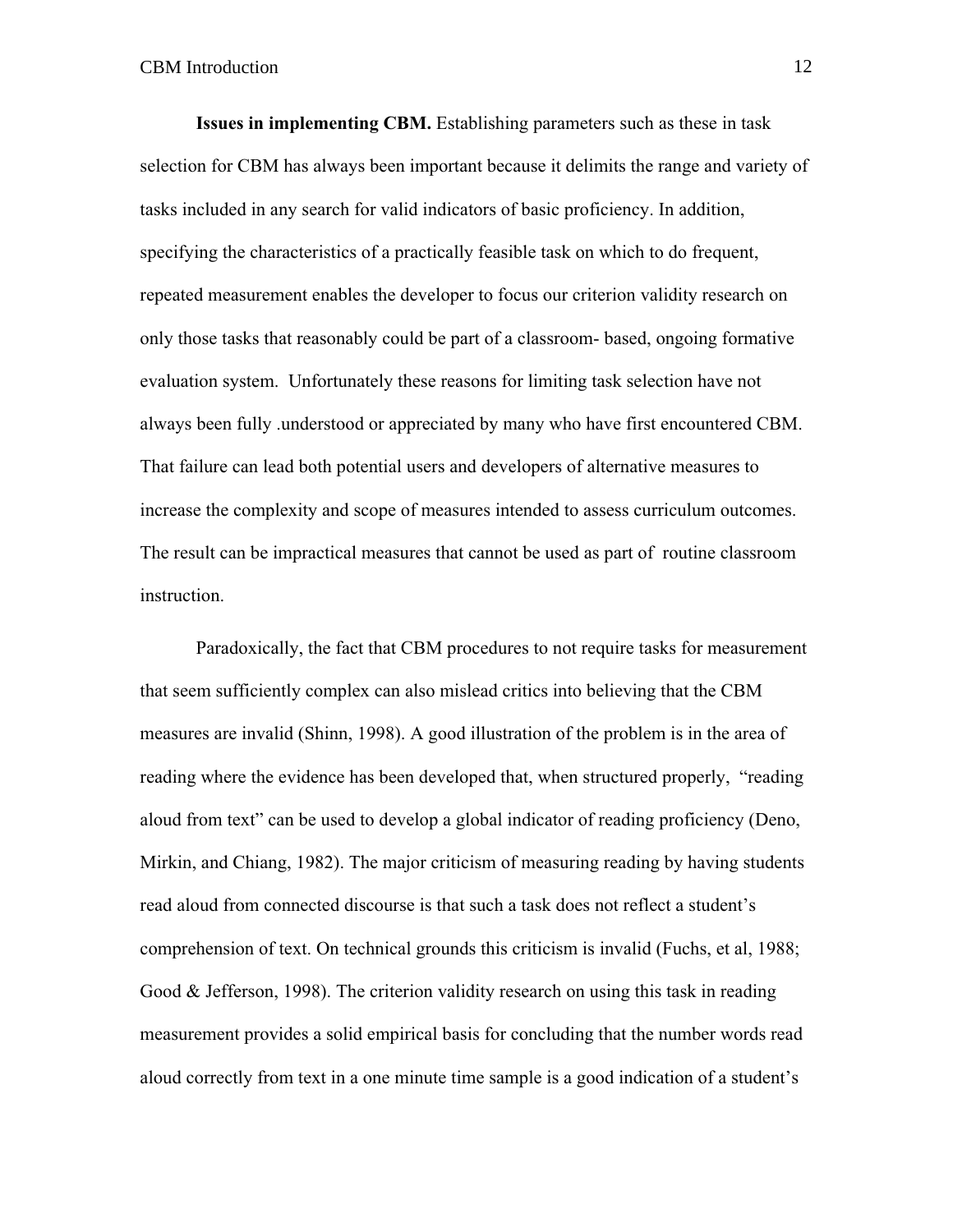# CBM Introduction 13

general reading proficiency. CBM reading scores relate sensibly to standardized achievement test scores, to students' age and grade, to teacher's judgments of reading proficiency, and to their placements in regular, compensatory and special education programs. Despite this critics will argue that our CBMs in reading should include a "direct" measure of comprehension"; such as, answering comprehension questions or retelling the story that has been read.

While it is possible to argue on empirical grounds that reading aloud from text indexes comprehension better than most so called "direct measures" (Fuchs. Fuchs, and Maxwell, 1988), it is more to the present point to clarify that tasks such as "answering comprehension questions" or "retelling the story" do not meet the requirements established for the CBM that were outlined above. To use either task would a) consume far too much time to be used for repeated measurement in CBM (students would have to read fairly lengthy passages so that question asking or story retelling would be possible), b) cost too much in the development of multiple equivalent forms, and c) as in the case of story retell, be difficult to teach others to score reliably. Thus, while these tasks have been used as criterion measures in CBM task selection, they must be excluded as candidates for repeated measurement on other important grounds.

As CBM developers have painfully learned, however, neither empirically nor technologically valid reasons are enough to persuade many people. In a study of the barriers to successful use of CBM (Yell, et al, 1992) "face validity" issues stood out as among the most important concerns for teachers. In their survey, Yell, et al, also found interesting differences between teachers and their administrators. Teacher focused on the immediate impact of using CBM on a frequent basis and expressed concern about the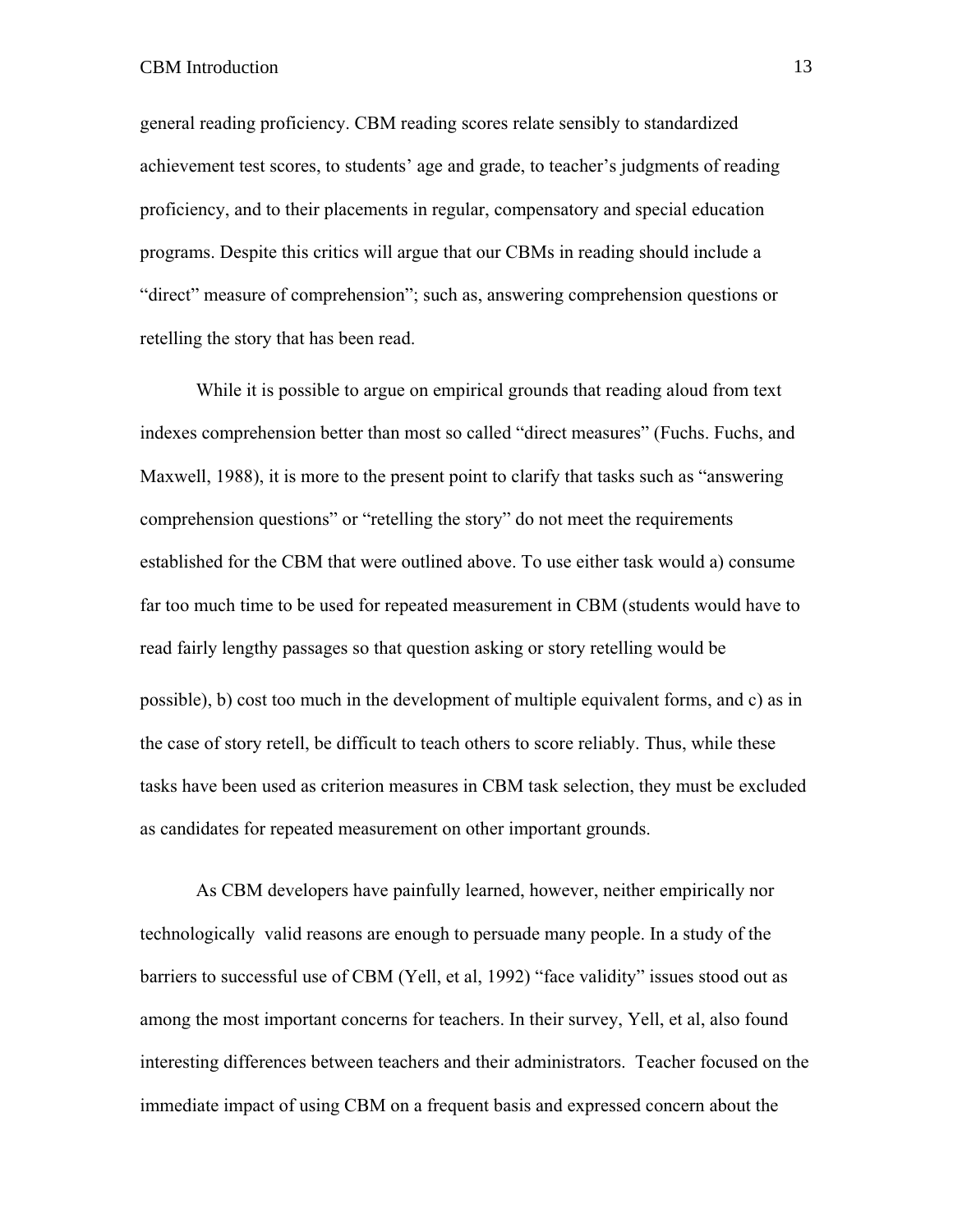additional time required in doing CBM. In fact, three of the five frequently identified barriers by teachers refer to time associated problems – this, despite the efficient nature of the measures. The administrators view of problems associated with implementing CBM were quite different from the teachers. The emphasis in their responses was that it was difficult to develop effective teacher use of the CBM procedures. Three of the five most frequently identified barriers by administrators addressed difficulties related to a lack of teacher resourcefulness in using the CBM data responsively to modify and evaluate their instruction. Of interest is the fact that the single most frequently identified barrier from the administrator's perspective was the "natural resistance" that occurred when any change in practice was required of school personnel.

#### **Reflections on CBM in the Broader Context of Assessment**

The results of the CBM research program have provided a basis for developing standardized measurement procedures that can be used to formatively evaluate the effects of modifications in the instructional programs for individual students. Indeed, the research conducted on the student achievement effects of special education teachers using these procedures provides a basis for concluding that instructional effectiveness can be improved through the use of CBM in formative evaluation. At the same time, the CBM procedures have been used to data-base the full range of intervention decisions that are made for students who are academically "at risk". In addition, CBM/GOM.DIBS are being used to addressing the problem of disproportionate representation (Minneapolis Public Schools, 2001), in a Problem Solving Model that emphasizes prereferral intervention evaluation (Shinn, 1995; Tilly & Grimes, 1998), to appraise growth in early childhood (Kaminski & Good, 1996)., to assessing attainments in content area learning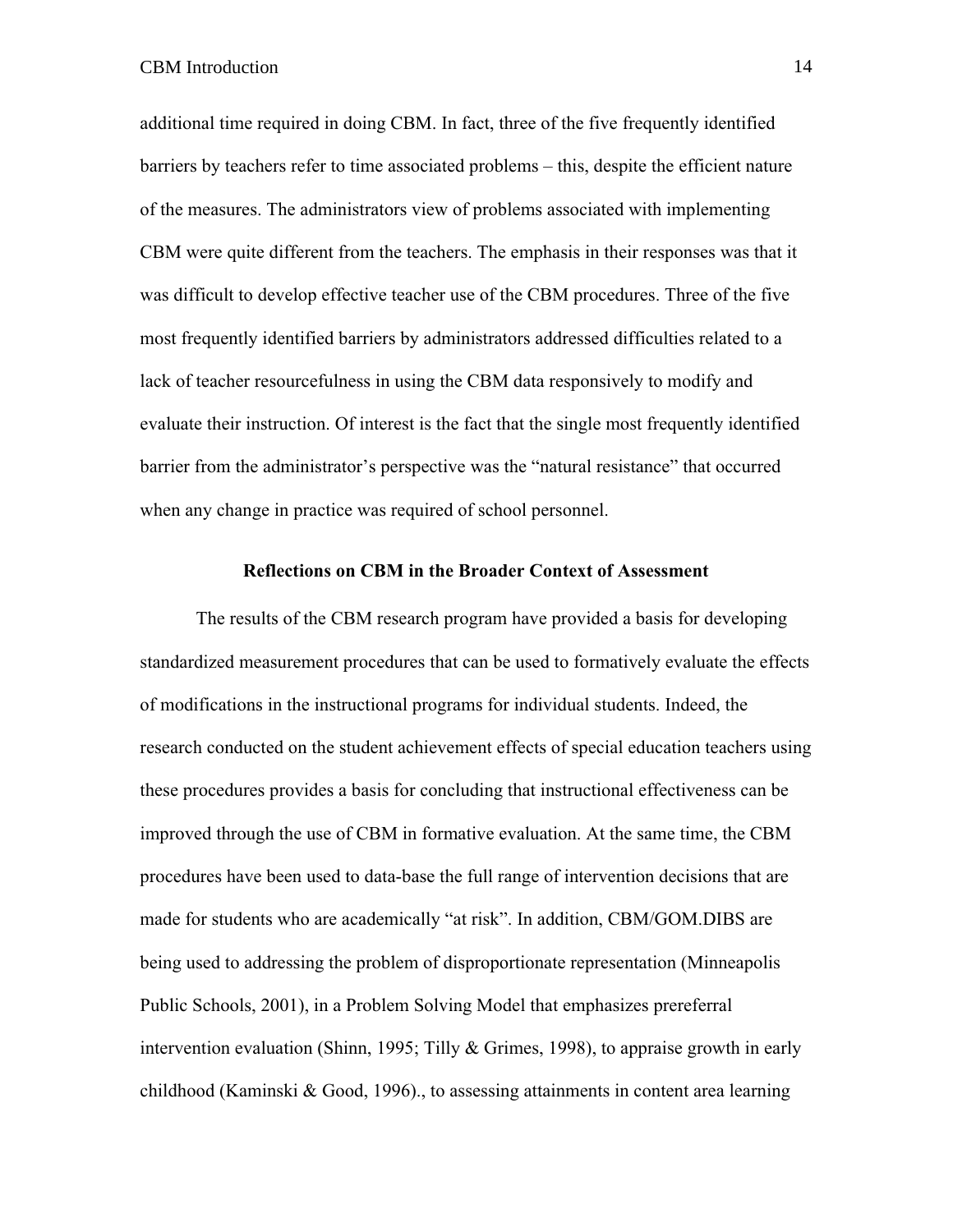(Espin & Foegen, 1996), and to predicting success on high stakes assessments (e.g., Deno, et al, 2002: Good, Kameenui & Simmons, 2001).

Developments in using CBM procedures have accelerated quite dramatically in the past five years. Textbooks now routinely include descriptions of how CBM is used in both assessment and remediation (Mercer, 1997; Spinelli, 2002; Taylor, 2000; Henley, Ramsey, & Algozzine, 2002). Dissemination is now extensive, and much of that dissemination is likely due to the functional utility of the measures. It is also likely that the generic nature of the procedures has allowed a wide range of potential users and developers to feel "ownership" over both the procedures and the data collected. This sets apart the standardized procedures of CBM from the most standardized tests that are the commercial property of the test developers and the companies that publish those tests.

It will be interesting to track the relative use of growth measures like CBM and status measures like commercial standardized tests.. Very little work has been done in the private sector to develop progress monitoring systems. Why that should be is unclear, but the reason probably lies in the fact that development of educational and psychological measurement in the United States has been directed toward discriminating *between* individuals for purposes of classification. Tests used for that purpose are designed to describe differences between individuals rather within an individual across time.

Differences between individuals are important when the primary function of assessment is to sort individuals into groups for making selection decisions rather than to examine individual growth. Those of us in working in school programs are very much aware that assessments commonly are conducted to classify students as eligible for alternative programs like special education, Title I, and gifted education. In all of these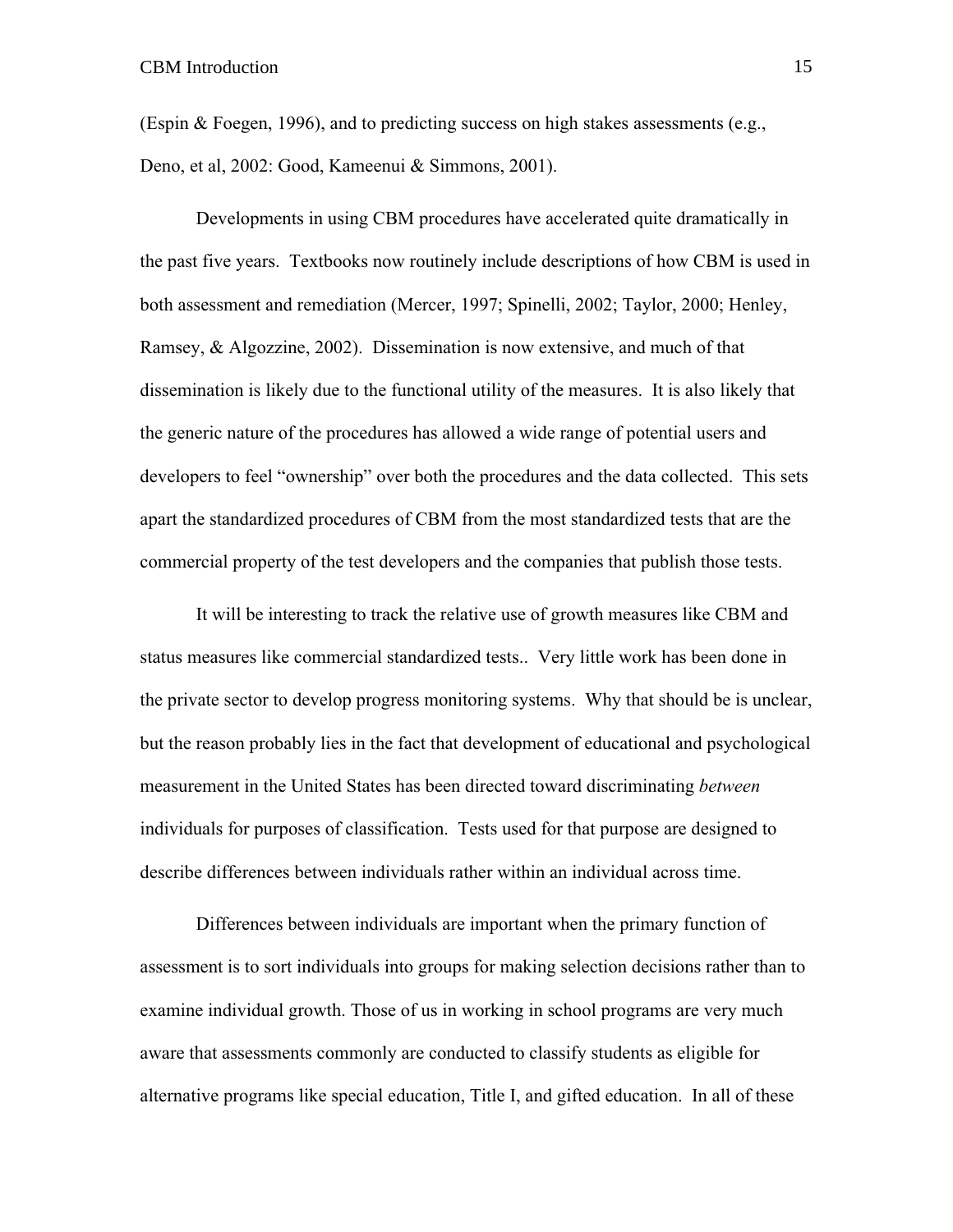cases, the decision to be made has rested on distinguishing the relative achievements or accomplishments of a subgroup of students within the general student population. Since the economic and social consequences of these decisions are potentially very important, it is not surprising that responsible decision makers would seek assessment procedures that discriminate and quantify differences between individuals as justification for these decisions.

Interest is now increasing in the idea that we should examine individual performance to ascertain attainment of "standards." Criterion performance on particular tasks is gaining prominence in the view of decision makers. Important also in this shift to alternative approaches to performance assessment is not only the increased emphasis on criterion performance, but also on the nature of the tasks selected for assessment purposes. "Authenticity" has become the prime characteristic to be embraced when tasks are selected, and, for that reason, "face validity" has now become paramount in task selection. Indeed, the argument is that authenticity and face validity can take the place of the more traditional reliability and validity criteria of psychometrics.

If we are interested in developing CBM procedures for continued use in student progress monitoring, I think we must see the recommendations associated with alternative approaches to assessment as helpful. Contained in those recommendations is an emphasis on individual attainment that is at the basis of progress monitoring. Discriminating growth relative to a performance standard is an important shift in attention away from the emphasis on making distinctions between individuals. At the same time we should not be sanguine about the possibility that the focus will now become individual growth rather than sorting and classifying students. Indeed, those of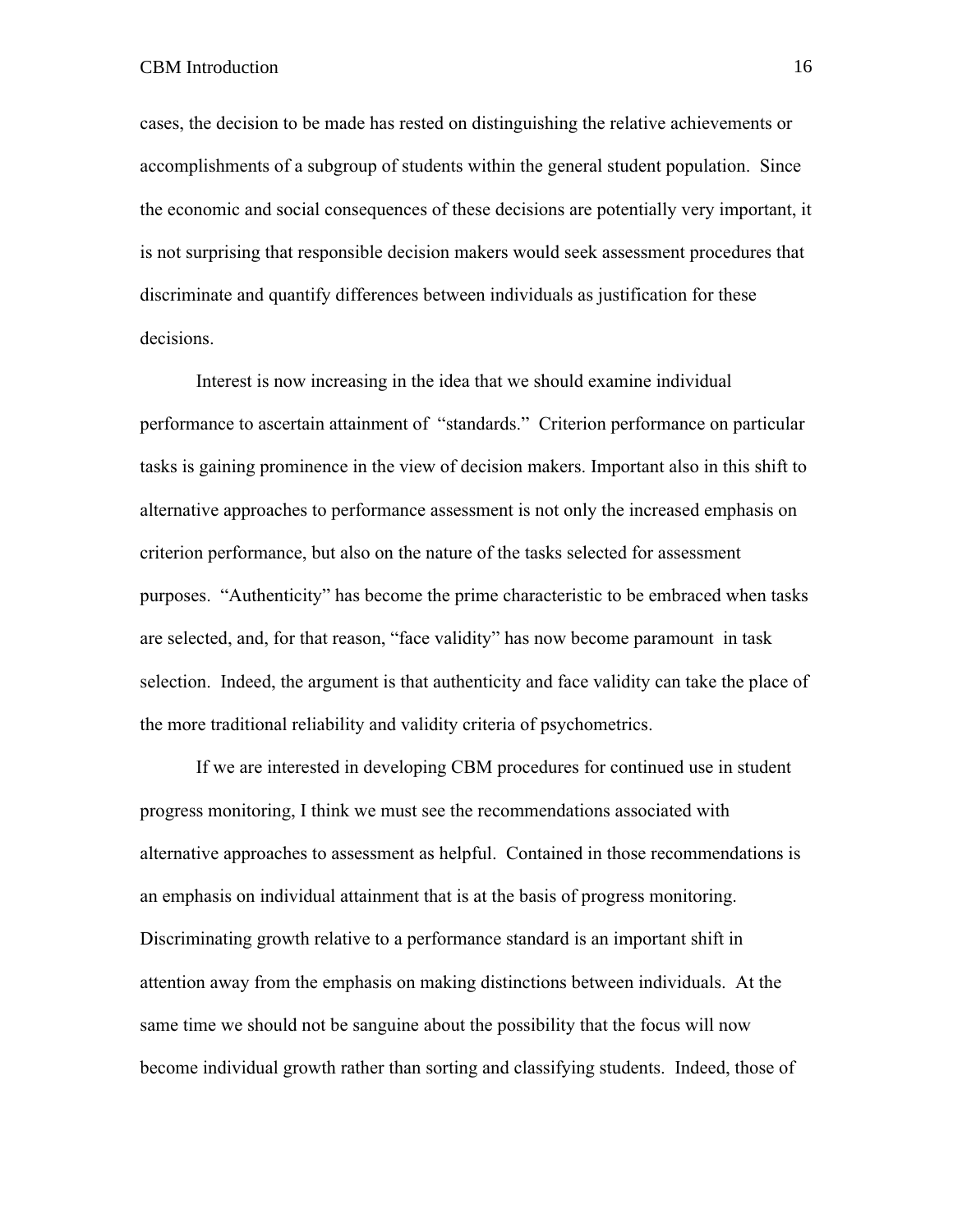us concerned with the education and habilitation of people with disabilities have already seen that the emphasis on attaining performance standards has resulted in the tendency to exclude such persons from the assessment process. A second concern is that the race to develop alternatives has resulted in expectations far exceeding reality. Establishing authenticity and instructional utility as characteristics for assessment are admirable ideals, but just as developing a cure for cancer requires more than specifying the goal, developing assessment procedures with particular characteristics requires more than asserting their importance. Contrary to assumptions currently made by advocates of "authentic assessment", the technical knowledge required for accomplishing our goals is neither available nor unnecessary. Any reading of the current literature on the results of efforts to develop and use new alternative approaches to assessment reveals that the effort is fraught with difficulty.

Many years ago, Jerome Bruner argued that achievements in developing technology that increase our powers of observation is at the basis of most of our greatest scientific achievements. If that is so, then the development of improved procedures for assessing individual growth may well result in breakthroughs that increase our knowledge of human development and our successes in optimizing that development. Most certainly, breakthroughs in assessment technology expand our knowledge in the long run will result from the types of intense research and development efforts presented in this special issue rather than from engaging in the politics of education..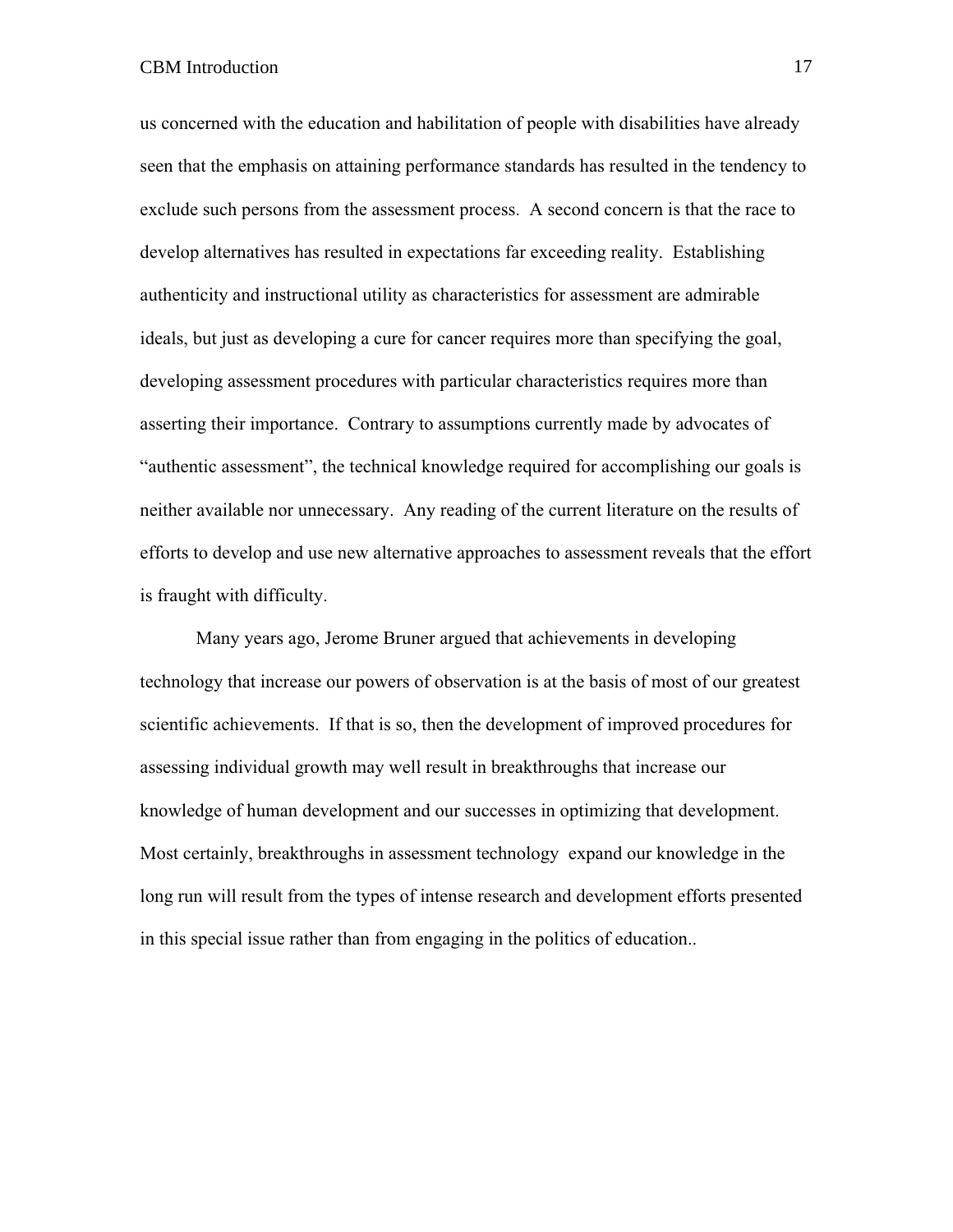# References

Baker, S. K., & Good, R. H. (1995). Curriculum-based measurement of English reading with bilingual Hispanic students: A validation study with second-grade students. School Psychology Review, 24, 561-578.

Bigge, J. (1988) Curriculum-based instruction. Mountain View, CA:Mayfield Publishing Co.

Chen, Yi-ching (2002) Assessment of reading and writing samples of deaf and hard of hearing students by Curriculum-based Measurements. Unpublished doctoral dissertation. Minneapolis: University of Minnesota

Deno, S.L. (1985). Curriculum-based measurement: The emerging alternative. Exceptional Children, 52, 219-232.

Deno, S.L. & Fuchs, L. S. (1987). Developing curriculum-based measurement systems for databased special education problem solving. Focus on Exceptional Children, 19 (8), 1 - 15.

Deno, S. L. & Mirkin, P. K. (1977) Data-based Program Modification: A Manual. Reston VA: Council for Exceptional Children.

Deno, S. L., Reschly-Anderson, A., Lembke, E., Zorka, H. Callender, S. (2002) A Model for School wide Implementation: A Case Example. Presentation at the National Association of School Psychology Annual Meeting. Chicago.

Devenow, P. S. (2002) A study of the CBM maze procedure as a measure of reading with deaf and hard of hearing students. Unpublished doctoral dissertation. Minneapolis: University of Minnesota

Espin, C.A., & Deno, S.L. (1993). Content-specific and general reading disabilities of secondary-level students: Identification and educational relevance. Journal of Special Education 27, 321-337.

Espin, C.A., & Foegen, A. (1996). Validity of three general outcome measures for predicting secondary student performance on content-area tasks. Exceptional Children, 62, 497-514.

Espin, C.A., Scierka, B.J., Skare, S., & Halverson, N. (1999). Criterion-related validity of curriculum-based measures in writing for secondary students. Reading and Writing Quarterly, 15, 5-27.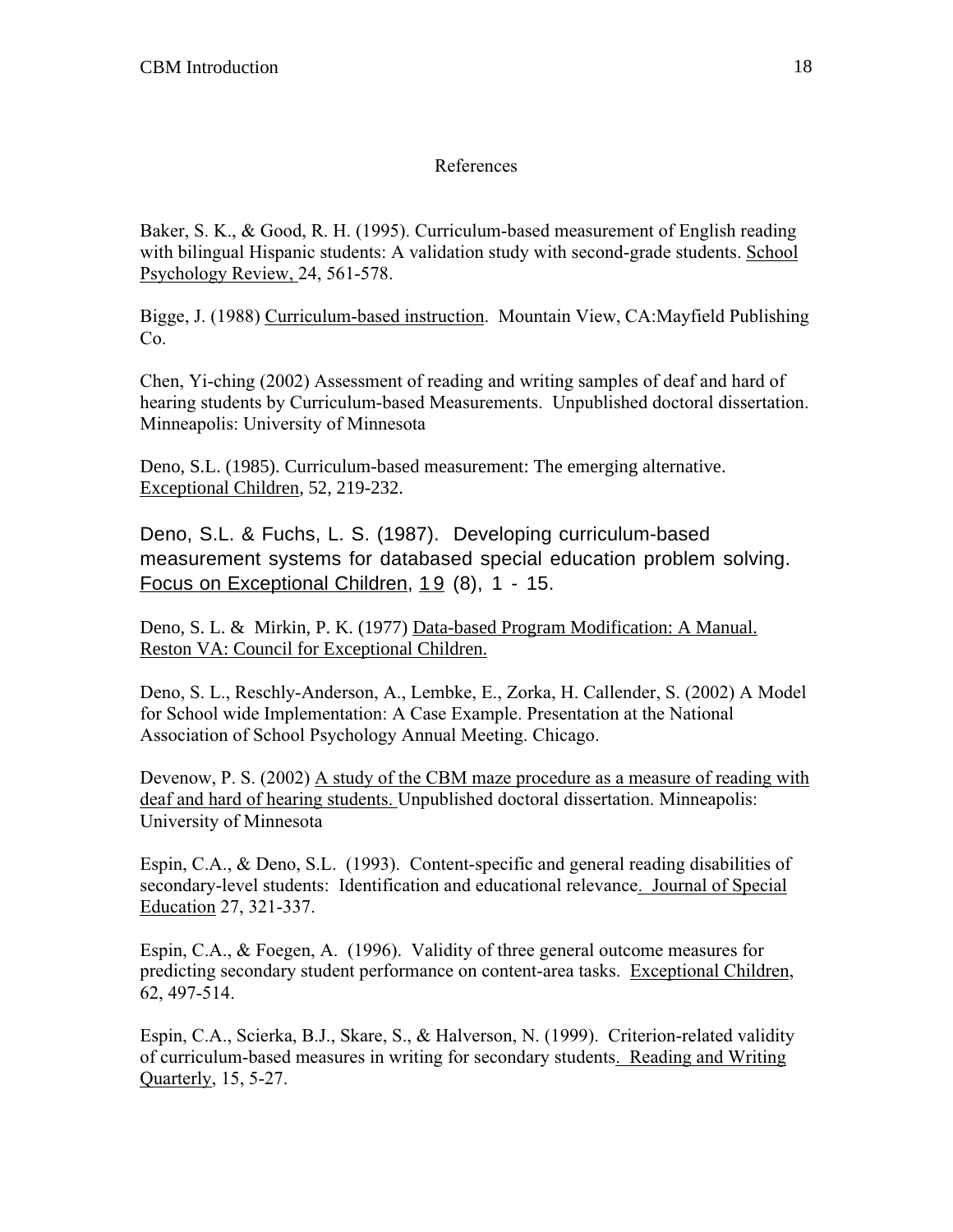Fuchs, L. S. & Deno, S. L., (1994) Must instructionally useful performance assessment be based in the curriculum ? Exceptional Children, 61(1), 15-24.

Fuchs, L. S., Fuchs, D., & Hamlett, C.L. (1989) Effects of instrumental use of Curriculum-Based Measurement to enhance instructional programs. Remedial and Special Education, 10 (2), 43-52.

Fuchs, L. S., Fuchs, D., & Maxwell, L. (1988). The validity of informal reading comprehension measures. Remedial and Special Education, 9, 20-28. Shinn, M. R. Ed. (1998), Advanced applications of curriculum-based Measurement (pp. 61-88). New York: Guilford.

Good , R. & Jefferson, G. (1998) Contemporary perspectives on curriculum-based measurement validity. In M.R. Shinn (Ed) Advanced applications of Curriculum-based Measurement. New York: The Guilford Press. (pp 61-88).

Good, R. H.III, Simmons, D.C.& Kameenui, E. J. (2001) The importance and decisionmaking utility of a continuum of fluency-based indicators of foundational reading skills for third-grade high stakes outcomes. Scientific Studies of Reading, 5(3), 257-288.

Henley, M Ramsey, R. A., & Algozzine, R. F. (2002) Teaching Students with Mild Disabilities ( $4<sup>th</sup> Ed$ .). Boston: Allyn & bacon.

Idol, L., Nevin, A., & Paolucci-Whitcomb. (1986). Models of Curriculum-based Assessment. Rockville, MD: Aspen Publishers, Inc.

Kaminski, R. A., & Good, R. H. (1996). Toward a technology for assessing basic early literacy skills. School Psychology Review, 25, 215-227.

Marston, D. (1989) A curriculum-based approach to assessing academic performance: What it is and why do it. . In M. R. Shinn (Ed.), Curriculum-based measurement: Assessing Special Children, (pp 19-78). NY: Guilford Press

Mercer, C. D. (1997) Students with Learning Disabilities (5<sup>th</sup> Ed). Upper Saddle River, N.J.: Merrill/Prentice-Hall

Minneapolis Public Schools (2001) Report of the external review committee on the Minneapolis Problem Solving Model.

Shinn, M.R. Ed. (1989) Curriculum-based measurement: Assessing Special Children, (pp 1-17). NY: Guilford Press.

Shinn, M. (1995) Best practices in curriculum-based measurement and its use in a problem-solving model. . In J.Grimes and A. Thomas (Eds.), Best Practices in School Psychology III. (pp. 547-568). Silver Spring, MD: National Association of School Psychologists.